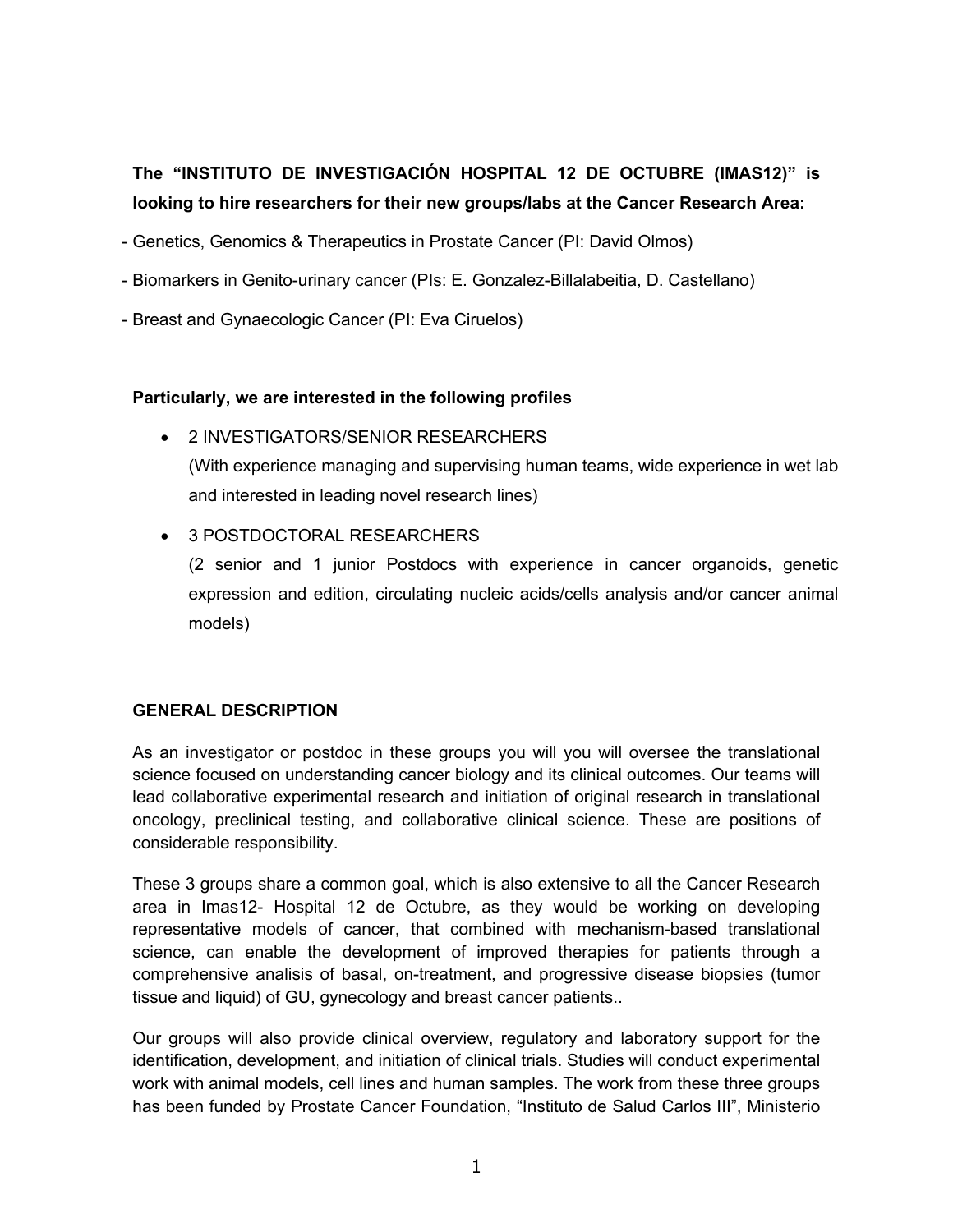de Innovación, "Asociación Española contra el Cáncer", "Fundación CRIS contra el Cáncer", "Fundación FERO", and the Department of Defense-(CDMRP) among others. Breast cancer team is also deeply involved in clinical research collaboration with SOLTI Group on Breast Cancer Research (Dr Ciruelos is current coChair ) Particularly, the projects will involve the "omic" characterisation of aggressive cancer phenotypes, implementation of liquid biopsy as well as preclinical models including GEMMs, patient-derived Organoids and Xenografts.

As an Investigator or Postdoctoral researcher you will write grants, reports, abstracts and manuscripts for meetings and peer-reviewed journals. Furthermore, you will collaborate with the PI and/or senior investigators at these teams in the supervision of PhD and MSc students Apart from the members of the lab, you will interact with researchers from other centers, including physicians, Computational Scientist, clinical fellows from Spain and abroad.

**-The Genetics, Genomics and Therapeutics in Prostate Cancer Group** is led by David Olmos MD PhD and until very recently developed its work in The Spanish National Cancer Research Centre (CNIO) and the Institute of Biomedical Research in Málaga (IBIMA). Currently, Its team counts with 1 senior clinician scientists, Dr Olmos (team leader), 1 postdoctoral researcher, 1 clinical fellow, 1 senior lab officer, 2 lab technicians, and 2 clinical data managers and clinical projects coordinator. We also count with a visiting pathologist and a medical statistician. We count with national and international funded projects, in which we use a full-circle approach from bedside to bench and back to the bedside, involving bioinformatics, genomics, cell lines, patient derived organoids and xenografts, genetically engineered mouse models, as well as human specimens from well-annotated and curated data from clinical trials and non-interventional studies.

**-The Biomarkers in Genito-Urinary Cancer Group** is led by Enrique Gonzalez Billalabeitia MD PhD and Daniel Castellanos MD PhD. This multidisciplinary team is composed of a senior clinical scientist, senior medical oncologists, senior urologist and pathologist, junior medical scientist, predoctoral students and a laboratory technician. It is focused on unravelling novel biomarkers and new targets to improve personalized therapies in patients with urological cancers with particular focus on prostate cancer. The group is designing and conducting clinical trials with a translational orientation devoted to bring the knowledge in molecular biology of urological cancer to the clinic. The group is seeking open minded, independent and creative researchers to contribute to this multidisciplinary team.

- **The Breast and Gynaecological Cancer Group** Group is led by Eva Ciruelos MD PhD' who is the current co-Chair (and former Chair) of SOLTI Breast Cancer Collaborative Group, with more than 140 participating centers in Spain and abroad. Dr Ciruelos current wet lab team counts with 1 postdoctoral and 1 predoctoral fellow. Her team works in collaboration with Centro Nacional de Investigaciones Oncológicas (CNIO, Dr Quintela's and Malumbres' labs) and Centro Superior de Invvestigaciones Científicas (CSIC, Dr Tamayo's team). The team main focus are: 1) molecular biology (gene expression and organoid cultures) of breast tumors after exposition to therapies (CDK inhibitors); 2) capture of ctDNA and CTCs (CTC-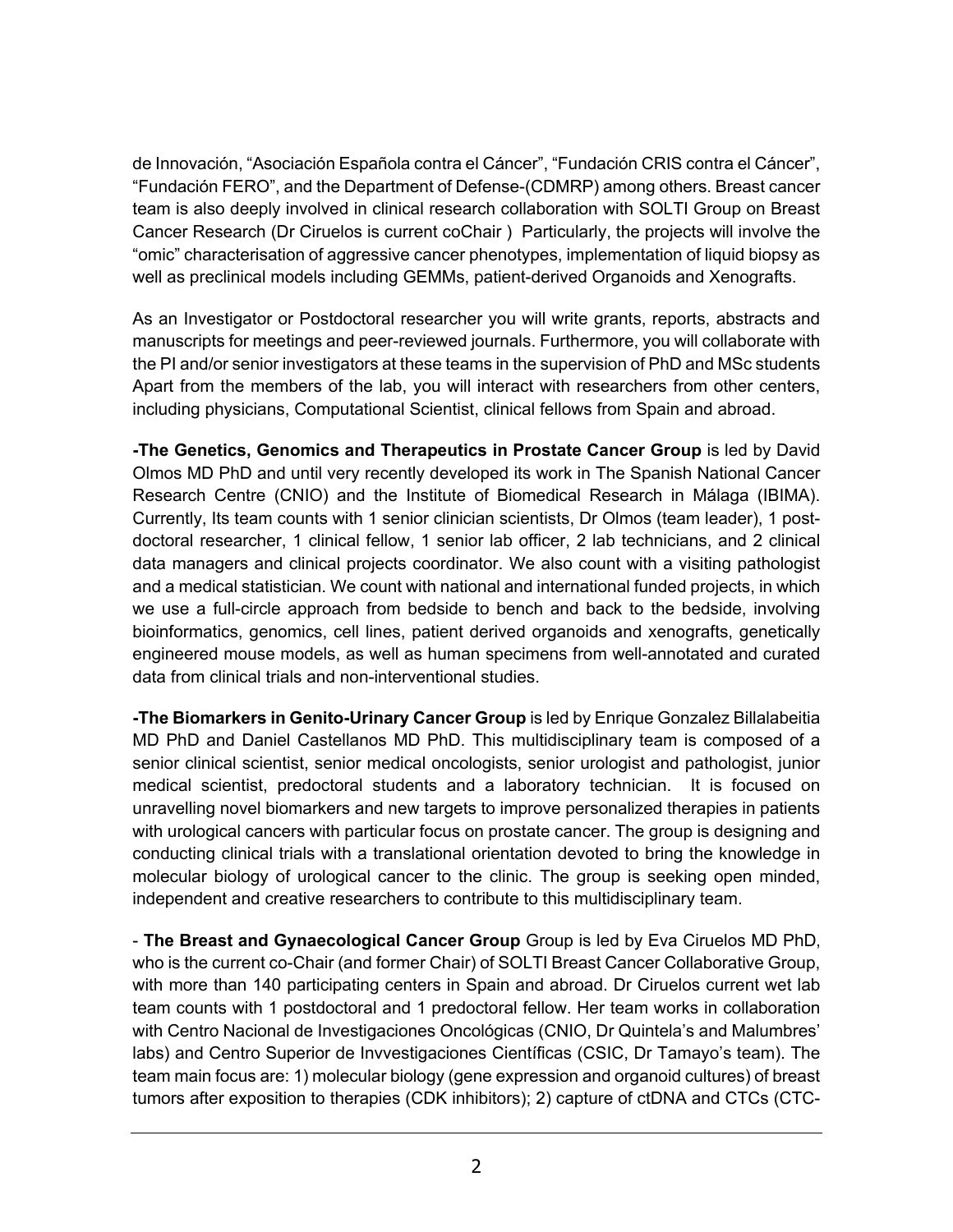derived organoids) during and after therapy; 3) integration of molecular, clinical and imaging in a deep-learning database; and 4) ultrasensitive techniques for detection of minimal residual disease in blood and tumor-derived fluids (seroma). Dr Ciruelos' medical team is composed of 6 Medical Oncologists focused on gynecology and breast cancer, as well as more than 25 specialists from other specialities who compose the Multidisciplinary Breast Cancer team. This clinical Unit visits more than 5,000 patients / year and attends about 1,000 new gyn and breast cancer patients / year, with a rate of more than 30% patients participating in clinical trials or research projects

#### **Hospital Universitario 12 de Octubre**

These 3 groups are integrated in the Medical Oncology Department at Hospital Universitario 12 de Octubre (H12O) led by Dr Luis Paz-Ares, where Dr Gonzalez Billabeitia (Sub-Chief), Dr Ciruelos (Unit Lead) and Dr Castellanos (Unit-Lead) hold leadership positions thata facilitate the integration of the research and clinical activities.

The "Hospital Universitario 12 de Octubre" (H12O) is one of the top reference hospitals in Spain with internationally renowned specialists and departments, and scientific contributions in several medical fields. It is located in the south of Madrid city, being the referral tertiary hospital site for 3.3 millions of residents in the South Madrid region and receiving patient referred from all parts of Spain, especially for cancer-related treatment. The Research Institute Hospital 12 de Octubre in Madrid (i+12) is one of the most prominent 30 biomedical research organizations in Spain, and coordinates the scientific research activities of H12O and their academic partners distributed in 9 scientific areas and multiple core units.

As a comprehensive medical centre, H12O and i+12, aims to further personalise medicine through the integration of basic and clinical research. In 2019, i+12 published 935 scientific articles with an accumulated impact factor of 5,415.45. H12O is also a university teaching hospital linked to the Universidad Complutense de Madrid (UCM), the third biggest university in Europe. The groups involved in the cancer research area at i+12 are acknowledged as outstanding, highlighting those linked to the Medical Oncology department who are involved in key clinical cancer research activities leading to the most important advances in the treatment of these diseases, including more than 280 on-going clinical trials. The Medical Oncology department at H120 and i+12 also leads the ONCOSUR clinical cancer research network that brings together more than 20 public hospitals and over 250 researchers. In the area of prostate cancer, several factors converge in the institution to develop a translational research unit that could lead the translational research in the field and could facilitate the integration of these advances in the clinical practice. These factors include the research opportunities to integrate molecular medicine advances in Cancer patients' care, an outstanding clinical multidisciplinary cancer specific units care team, as well as consolidated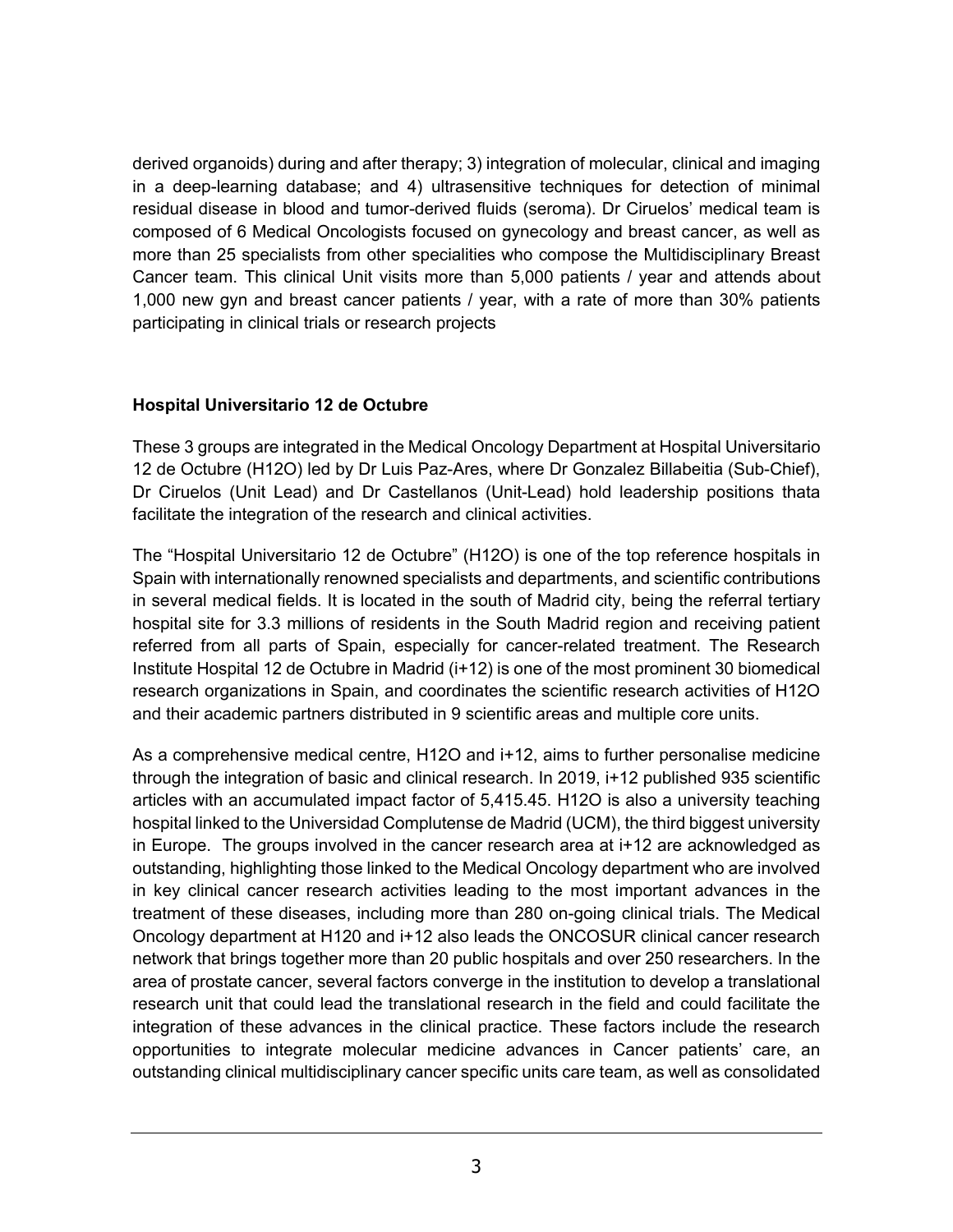international leadership in clinical cancer research of solid tumours including Breast, Gynecaological, Prostate and other GU cancers

## **POSITION RESPONSABILITIES, TRAINING AMND SKILLS**

#### **- Responsabilities**

*According to specific position may include*

- Designing, performing and supervising experiments within the unit projects
- Writing abstracts, manuscripts and grants in collaboration with the team
- Supporting experimental work of PhD students, MSc students and junior technicians within the frame of the projects of theunit
- Present data in lab meeting and conferences
- Supervise junior personnel in the team and support to other researchers in the team
- Supporting budget management and administrative team work

### **Essential Requirements**

• Bachelor in biology, biochemistry, molecular biology, biotechnology, medicine, veterinary, pharmacy or any related bioscience discipline

• Master degree in any discipline biosciences and/or PhD in molecular oncology, genomics and/or genetics, molecular biology or related disciplines. Experience in translational science is preferred

## **Valuable skills, training and Experience**

Training, qualifications and track record

- **Capacitation to work and design experiment with animal models, FELASA C or D or equivalent**
- **Competitive track record: publications, awards, fellowships, previous positions at investigation and clinical centres**
- International mobility with stays in reference research centres abroad

### Knowledge

- Cancer biology, especially genomics and/or prostate cancer would be valued
- Inmunology
- Bioinformatics / computational analysis
- Spoken and written English: high-level
- Spoken and written Spanish: optional

### Skills and experience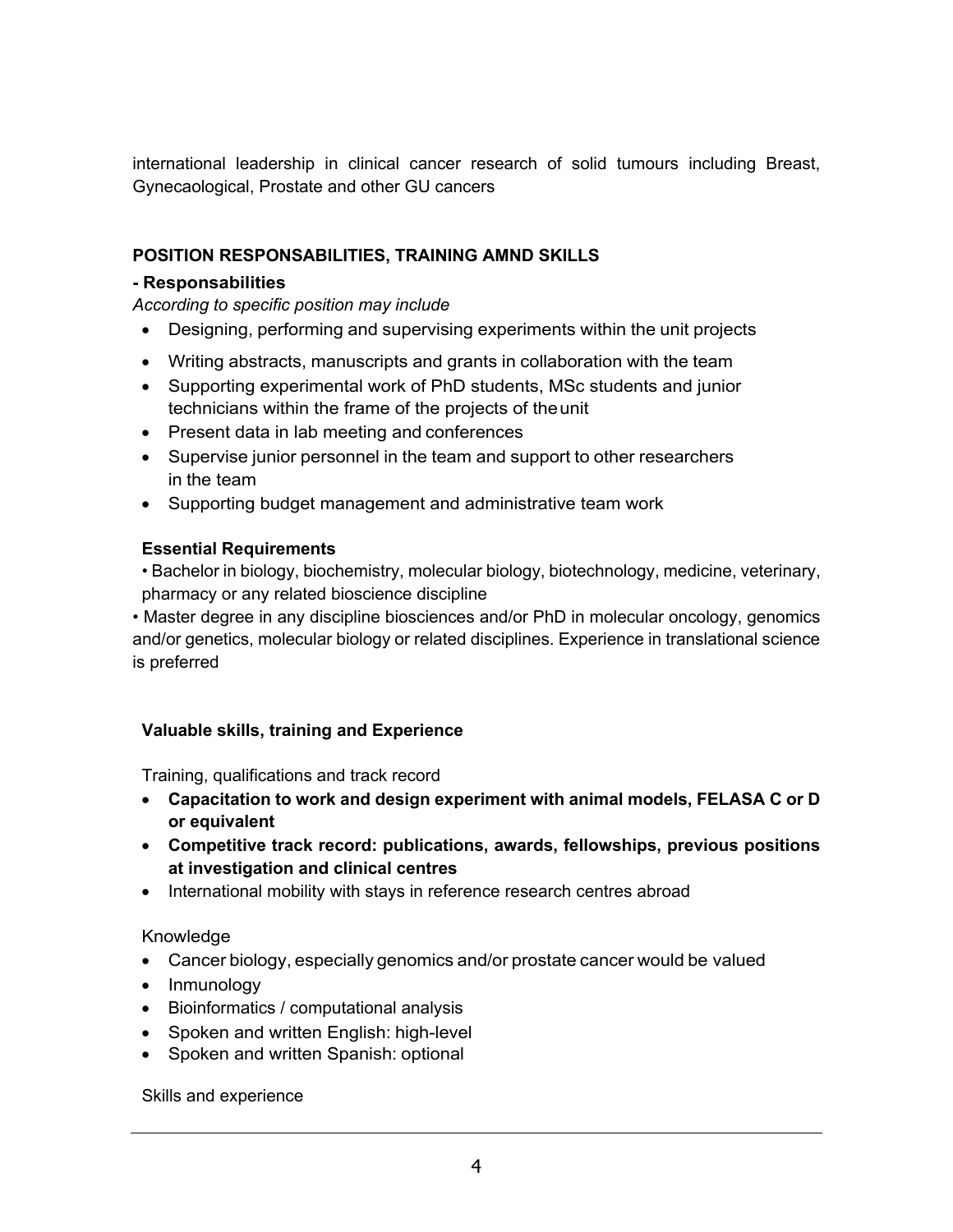- Molecular biology and pathology, basic cell culture
- Primary cultures from human samples and organoids
- Viral transfection, shRNA/siRNA or CRISPR tools
- Managing GEMMs colonies, or cancer xenografts models, including Mice surgery and/or treatment delivery
- Projects using NGS technologies, including WGS, WES, RNAseq and other gene expression techniques
- Liquid biopsy analysis: ctDNA, CTCs, protein biomarkers and genetics

Other characteristics

- Eligibility to apply competitive Postdoctoral fellowships (especially junior candidates)
- Capacity to establish good interpersonal relationship, team-work and communicating complex concepts
- Motivation and interest in the academic success
- Initiative, autonomy, work planning, problem-solving and organization capacity
- Strategic planning, adapt at planning and prioritizing work to meet goals and commitments
- Creativity and thinking outside the box
- Learning interest, willingness to improve, team-work abilities, flexibility and adaptation

### **WE OFFER**

The contact will be performed with the "Fundación de Investigación Sanitaria 12 de Octubre", and salaries will vary according to the candidate qualifications and merit and the